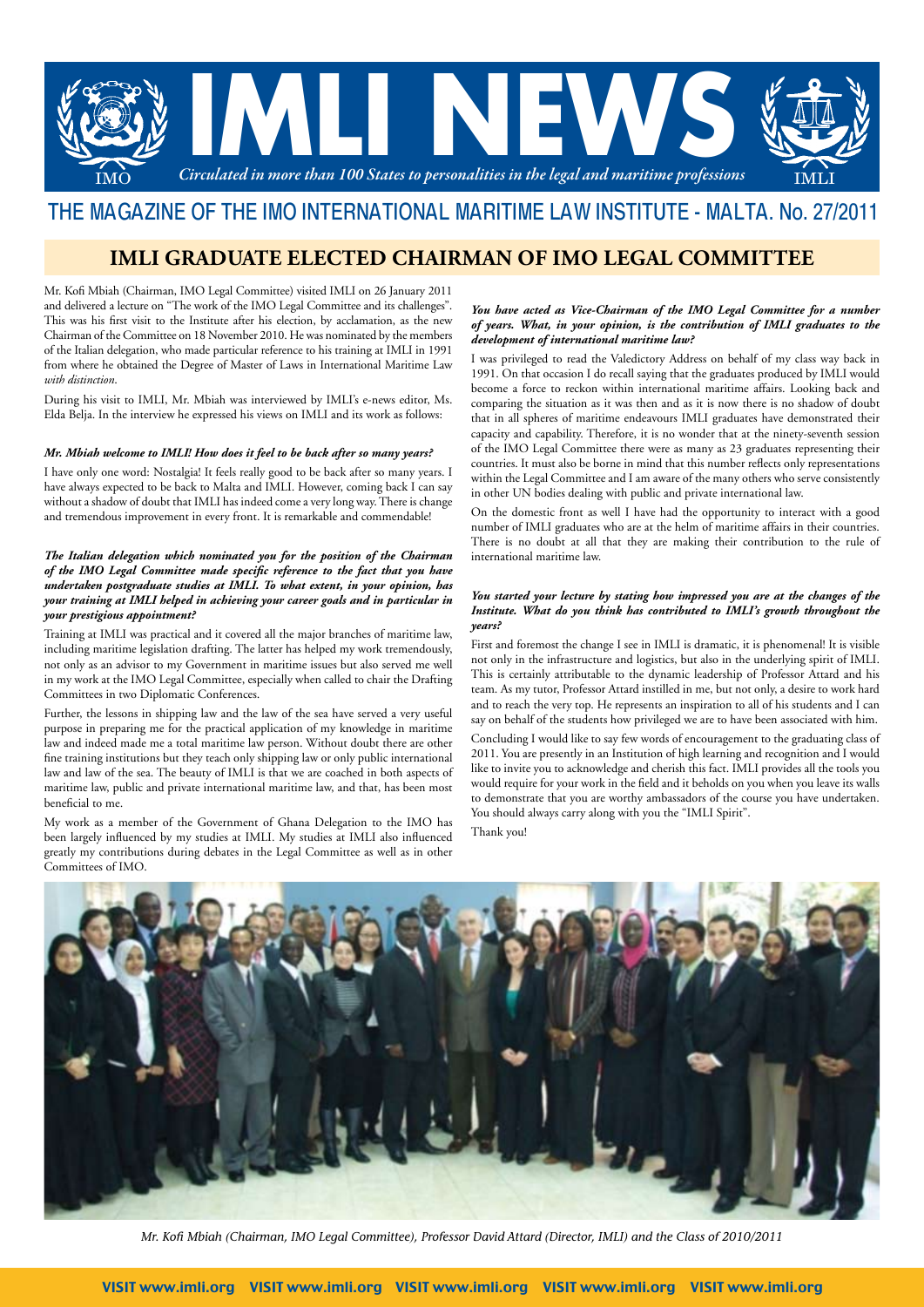## **International relations**

IMLI maintains strong institutional links with national and international organizations, institutions and corporations pre-eminent in the field of shipping. IMLI's donors and supporters are *inter alia* IMO, The Nippon Foundation, the Lloyd's Register Educational Trust, CMI, the European Union through its SAFEMED Project administered by REMPEC, the Indian Ocean Commission, and the Swiss Government. Such organizations are not only a source of necessary fellowships for IMLI students but also provide the Institute with eminent visiting fellows in the field of international maritime law.

IMLI has also established a strong cooperation with leading educational institutions

### **IMO**



**Dr. Rosalie Balkin** (Director, IMO Legal Affairs and External Relations Division) delivered the inaugural lecture of IMLI's 22nd annual LL.M. programme on 29 September 2010. The lecture focused on the legal framework of the IMO, its role as a specialized agency of the United Nations. After the inaugural lecture, Dr. Balkin delivered another lecture focusing on the work of the IMO Legal Committee.

**Mr. Kofi Mbiah** (Chairman, IMO Legal Committee) visited IMLI on 26 January 2011 and delivered a lecture on "The work of the IMO Legal Committee and its challenges". In his lecture, Mr. Mbiah provided a brief overview of the IMO objectives, functions, mission and the manner it is structured. He explained to the students the reasons for the establishment of the IMO Legal Committee, especially in the light of the



disaster of the *Torrey Canyon*, and what has been, since its set up, the contribution of the Committee to the work of the Organization.

**Mr. Charles Abela** (Chairman, IMO Facilitation Committee) delivered a set of lectures on International Maritime Trade and the Facilitation Convention. During his lectures he gave the students the opportunity to understand the environment in which international maritime law has to function and addressed the importance of facilitation measures that each country should consider in order to facilitate maritime trade which is an integral part of the economic development of any country.

### **THE NIPPON FOUNDATION**



**Professor Atsuko Kanehara** (Professor of Public International Law, Sophia University) visited IMLI in March 2011 and delivered a lecture on "Legal Governance in the Arctic Ocean". Professor Kanehara's lecture addressed the increased attention the Arctic Sea is drawing as a route of navigation and the necessary measures to be taken in order to ensure the safety of navigation and protect the fragile marine environment.

Professor Kanehara is a member of the Nippon Foundation's Selection Body of scholarship candidates studying at IMLI. Her visit to IMLI was thus an opportunity for the ten Nippon scholars to meet her in person.

### **SWISS GOVERNMENT**



which he discussed the developments leading to the adoption of the new Protocols, their contents and scope of application.

# **CMI**



the American Law Association.

**Mr. Patrick Griggs CBE** (Former President, CMI and Member, IMLI Governing Board) delivered a set of lectures at IMLI on various topics related to international maritime law. Mr. Griggs offered an extremely interesting review of the Nairobi International Convention on Removal of Wrecks, 2007. Mr. Griggs personally contributed and participated throughout the drafting of the Wreck Removal Convention and could therefore bring closer to the IMLI students the background and history of its provisions. Mr. Griggs delivered also a very interesting lecture on piracy and the outcome of the international community's efforts for its suppression. On 7 May 2011, the Degree

of Doctor of International Maritime Law *Honoris Causa* will be awarded to Mr. Patrick Griggs CBE.

including the University of Yale, University of Oxford, Queen Mary – University of London, the University of Rome "Tor Vergata" and the Italian Naval Academy. Further, the Institute maintains extensive links with national maritime law associations such as the French Maritime Law Association, the Slovenian Maritime Law Association, the Spanish Maritime Law Association, the Canadian Maritime Law Association and

It is the links with these institutions, which are the cornerstone of IMLI's position as

the foremost educational institute in international maritime law.

**Professor Frank L. Wiswall, Jr.** (Vice-President (*Honoris Causa*), CMI and<br>Member. IMLI Governing Board) IMLI Governing Board) delivered the unique course on "Maritime Legislation Drafting" which is designed to train government officials on techniques of drafting of maritime legislation. Professor Wiswall lectured on the drafting and adoption of national and international maritime legislation and emphasized the



process by which international maritime legislation is developed at IMO.

#### **NATIONAL MARITIME LAW Associations**

**Dr. Philippe Boisson** (Vice-President, French Maritime Law Association and Member, IMLI Governing Board) delivered the course on the "Law of Maritime Safety", one of the key subjects within the Shipping Law curriculum of IMLI's LL.M. programme. During his lectures Dr. Boisson presented a holistic approach of the maritime safety laws, including safety of the



ship, cargoes and navigation. New topics have been added to his courses, in particular, the new Casualty Investigation Code and the International Maritime Solid Bulk Cargoes Code.



**Professor Ignacio Arroyo** (President, Spanish Maritime Law Association) delivered two lectures on the "Unification of Maritime Law through International Conventions". In his lectures Professor Arroyo explained that international conventions are an important instrument for the unification of maritime law and maritime law has to be unified to help the development of international trade. Professor Arroyo also reviewed from a

critical point of view the Hague-Visby Rules, the Hamburg Rules, the Rotterdam Rules, and the Arrest of Ships Conventions 1952 and 1999.

**Mr. Mitja Grbec** (President, Slovenian Maritime Law Association) lectured on the Liability and Compensation Regime for Oil Pollution as regulated by the various international instruments adopted by IMO.

Visit www.imli.org Visit www.imli.org Visit www.imli.org Visit www.imli.org Visit www.imli.org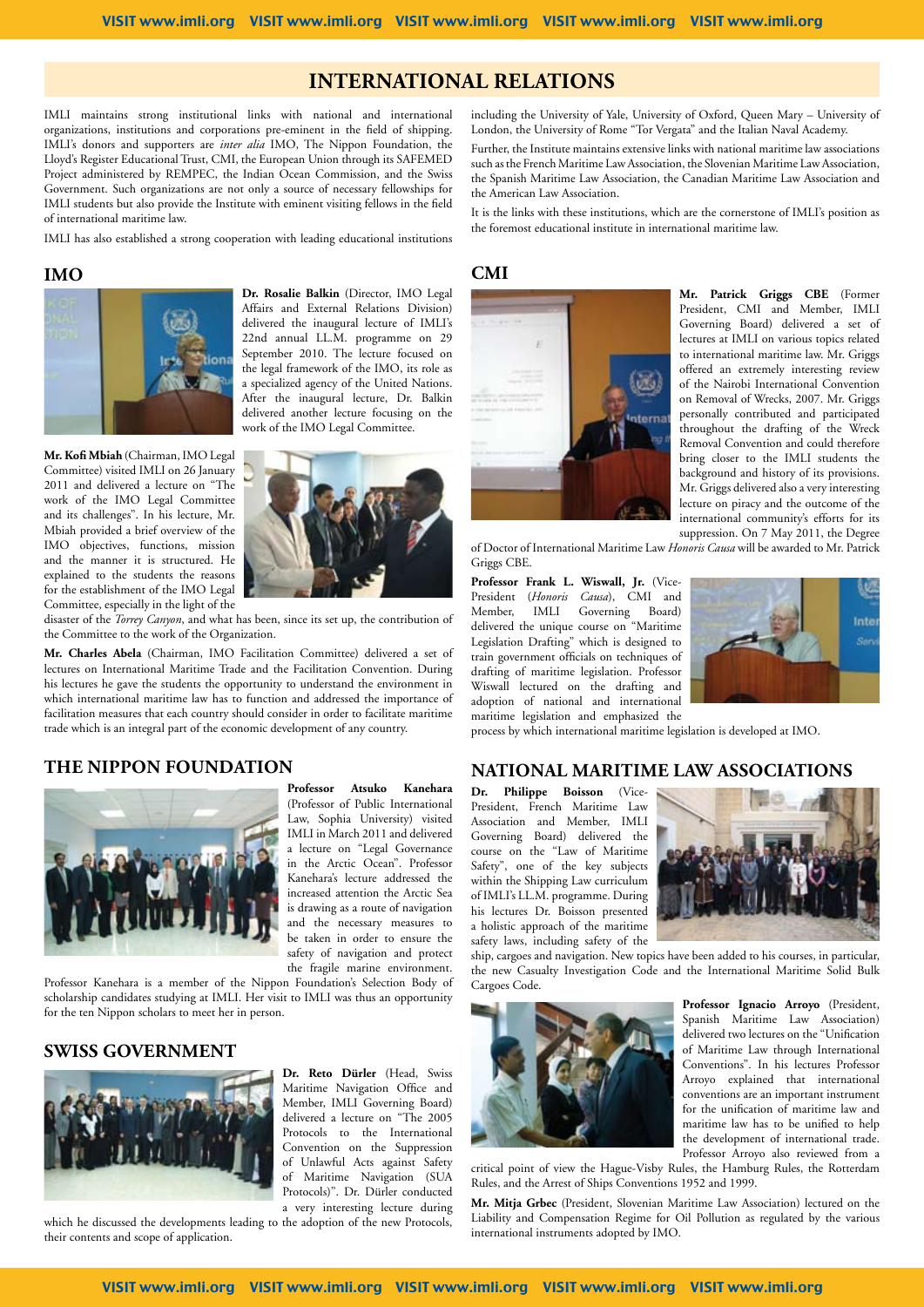## **International relations**

### **OXFORD UNIVERSITY**



**Professor Francis M. B. Reynolds, Q.C.** (Barrister/Professor Emeritus, University of Oxford) delivered from October to November 2010 his course of lectures on the "Carriage of Goods by Sea". Professor Reynolds' comprehensive lectures give the students the opportunity to gain a detailed understanding of the obligations and rights arising from bills of lading and charterparty contracts.

The course examines an extensive list of topics including the nature and functions of the bills of lading and other transport documents, rights and liabilities pertaining to different types of charterparties, as well as the relationship between the charter, the bill of lading and other transport documents.

# **Professor Timothy Endicott** (Dean of

Faculty of Law, University of Oxford) lectured on the "Protection of Human Rights Overseas: The Common Law and the European Convention". In his lecture Professor Endicott explained the origin of the principle of *habeas corpus* in common law, and the American Courts' application of this principle in Guantanamo Bay and Afghanistan. He also discussed the British litigation over the alleged abuse of human rights in Iraq and the extent of British Courts' jurisdiction for the protection of



human rights in accordance with the European Convention on Human Rights. Professor Endicott argued that in the application of both American law and European Convention, the courts should extend protection beyond the State's territory and its citizens insofar as in doing so the courts do not interfere with the military efforts of the State.



**Professor Stefan Talmon** (Professor of Public International Law, University of Oxford, St. Anne's College) delivered a lecture on "International Organizations as Law-makers (Especially the Security Council)". Professor Talmon's lecture gave the students an overview of the developments that have taken place since the starting of the Security Council's legislative phase immediately

after the 9/11 terrorist attacks. He explained the different resolutions adopted since then and the law-making role of the Security Council which has become a reality in present day international law.

### **SLOVENIAN ACADEMICS**

Professor Dr. Elen Twrdy (Dean, Slovenian Faculty of Maritime Studies and Transportation) visited the Institute in September 2010. The purpose of the visit was to explore ways for a closer cooperation between the Institute and the Faculty. Professor Dr. Twrdy was accompanied by Professor Dr. Marko Pavliha, a longstanding friend of the Institute and a Member of IMLI Governing Board.



Professor Dr. Marko Pavliha (Head of Law Department, Faculty of Maritime Studies and Transportation, and Member, IMLI Governing Board) delivered the core part of the course on the "Law of Marine Insurance" . The purpose of his lectures was to give the students an overview of marine insurance, its history, functioning of insurance markets and basic understanding of the main principles and concepts of marine insurance law, including also some basic analysis of the broadly used standard clauses of marine hull and machinery insurance and cargo insurance. At the end of his lectures Professor Pavliha organized a "case study" exercise which gave the students the possibility to understand the practical aspects of a marine insurance dispute.

## **ITLOS**



**Professor Philippe Gautier** (Registrar, ITLOS), visited the Institute on 9 February 2011 to deliver a lecture to the 22<sup>nd</sup> generation of IMLI lawyers on "Settlement of Disputes under the UNCLOS". During the course of his very enlightening lecture Professor Gautier dealt comprehensively with all the relevant provisions on Settlement of Disputes codified in Part XV of UNCLOS.

**Dr. Ximena Hinrichs** (Legal Officer, ITLOS) visited the Institute and discussed with the students of the Class of 2010/2011 "The Adequacy of Hot Pursuit and Prompt Release of Vessels and Crew". During her lecture Dr. Hinrichs referred to several important judgments of the Tribunal and focused particularly on the *M/V "SAIGA" (No. 2)* Case.

In May 2008, the Institute conferred upon ITLOS the "Award for Meritorious Contribution towards the Development, Interpretation and Implementation of International Maritime Law". H.E. Judge Rüdiger Wolfrum (President of ITLOS) received the Award on behalf of the Tribunal during the Graduation Ceremony held on 3 May 2008.

### **ITALIAN ACADEMICS**

**Rear Admiral Fabio Caffio** (Expert of Maritime Law, Italian Navy) lectured on "The Principle of Proportionality under the law of the sea and the law of armed conflicts". During his very interesting lecture Rear Admiral Caffio discussed the concept of proportionality as a general principle of international law and its relevance under the law of the sea especially



with regard to the use of force during peace time and in the course of maritime delimitation.



**Professor Natalino Ronzitti** (Chair of International Law, "LUISS" University of Rome), delivered a set of lectures on "The Use of Private Contractors in the Fight against Piracy: Legal and Policy Perspectives" and "Neutrality: The Malta-Italy Agreement". During his first lecture Professor Ronzitti discussed the measures to combat modern piracy, including the use of armed guards on board vessels and

the legal implications involved therein. In his second lecture Professor Ronzitti dealt extensively with the notion of permanent neutrality in international law and discussed the neutrality agreement between Malta and Italy that was entered into in 1980.

**Dr. Federica Mucci** (Researcher in International Law, Faculty of Law, University of Rome "Tor Vergata") lectured on "Characteristics and Types of International Organizations: Cooperation and Integration International Organizations". During her lecture Dr. Mucci discussed firstly the international organizations as "functional" subjects of the international legal order, and then focused on the "law making" powers of such organizations.



**Dr. Fiammetta Borgia** (Lecturer in International Law, Faculty of Law, University of Rome "Tor Vergata") lectured on "The Role of Non-Governmental Organizations and Multinational Corporations in International Law". In her lecture, Dr. Borgia explained that new actors, such as public international organizations established by States, nongovernmental organizations created by individuals, multinational corporations and even individuals, have emerged at the international level which are currently playing a key role in the development of international law.